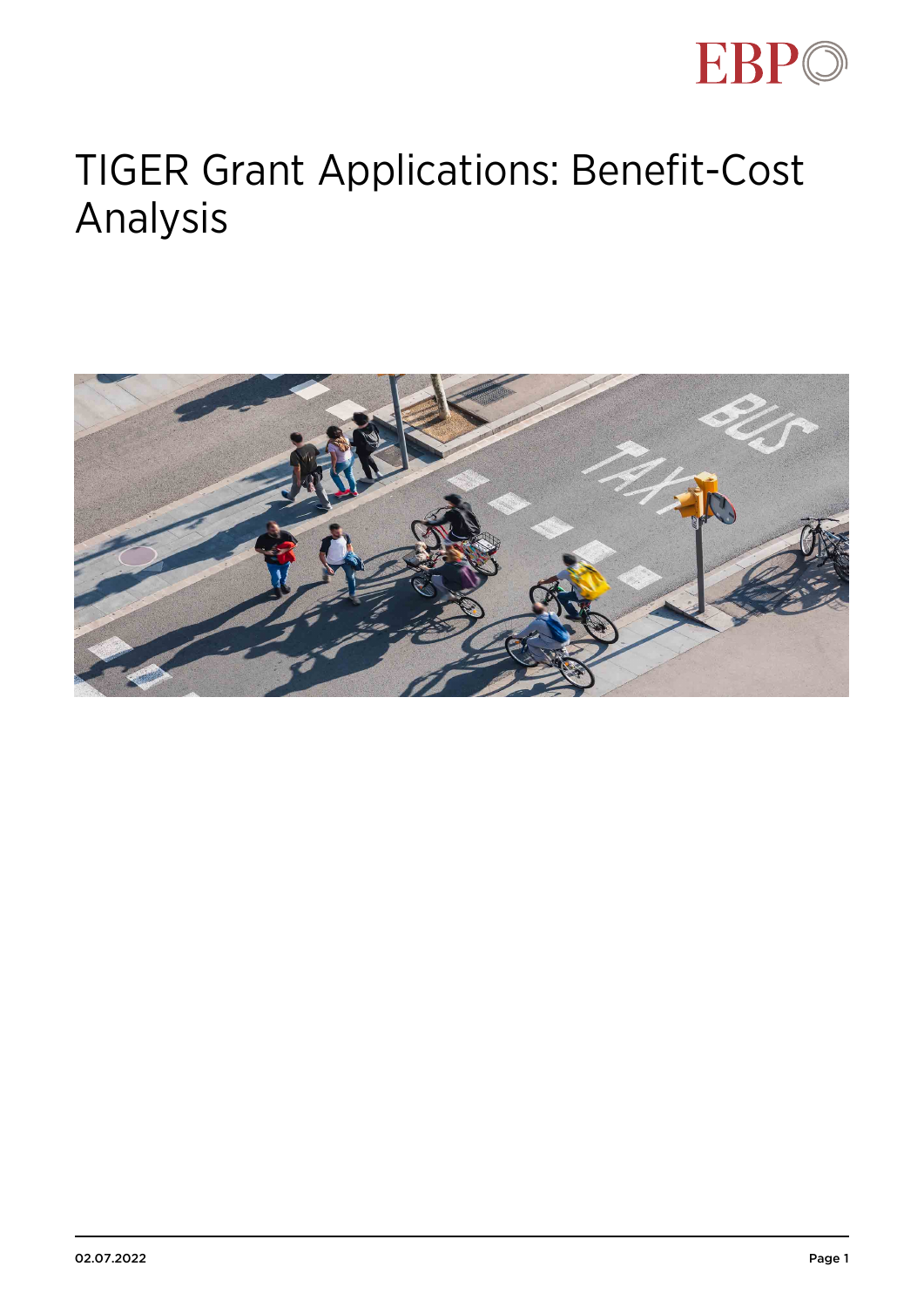## Client Facts

| Period          | 2015          |
|-----------------|---------------|
| Project Country | United States |

**US DOT's Transportation Investment Generating Economic Recovery (TIGER) program is a highly competitive grant program for innovative transportation projects that not only improve transportation but also help to expand economic opportunity and transform communities. The program also supports multi-modal and multijurisdictional projects, which are difficult to fund through traditional federal programs. A critical element of TIGER applications is the requirement for a welldocumented Benefit-Cost Analysis (BCA), which may go beyond traditional traveler benefit measures to also include quantified environmental and economic productivity benefits. Local community and economic development impacts may also be presented separately.**

Transportation agencies across the US have relied on EDR Group (now EBP) to help them in developing TIGER applications, particularly the benefit-cost and economic impact aspects of those applications. Examples of successful applications that relied on economic analysis by EDR Group include:

- Missouri Replacement of the Champ Clark Bridge (US 54 crossing of the Mississippi River between Louisiana, MO and Pike County, IL. The old bridge had become unreliable due to closures caused by seasonal flooding and maintenance problems, causing a 77-mile detour. The new bridge provides room for pedestrians and bicyclists, as well as trucks and cars. [\(Press Release with links\)](https://www.ebp-us.com/publications/edrg-group-assists-modot-win-tiger-grant-bridge-replacement-project)
- Kentucky Improvements to the Mountain Parkway in Salyersville, KY. The project enhances safety, reduces travel time, and provides "livability" benefits by enhancing access to recreational activities, cultural amenities, and health-related services for residents of Eastern Kentucky. [\(Press Release with links\)](https://www.ebp-us.com/publications/edr-group-helps-applicant-win-largest-rural-tiger-grant)
- Maine Reconstruction of the Breakwater at the Port of Eastport (Maine) to help attract international tourism to the area. The project improves harbor operation and safety and helps the region retain traditional industries, maintain competitiveness in the fishing industry, and sustain recreational boating. [\(Press](https://www.ebp-us.com/publications/edr-group-helps-two-tiger-applicants-win-discretionary-grants) [Release with links\)](https://www.ebp-us.com/publications/edr-group-helps-two-tiger-applicants-win-discretionary-grants)
- Rhode Island Improvements to the Apponaug Circulator in Warwick, RI. The downtown traffic bypass project provides user benefits (travel time, mileage and travel cost savings) as well as livability and economic vitality benefits (facilitating business operations in a new downtown facility, more efficiently utilizing downtown's aesthetic and encouraging non-motorized travel in the downtown area. [\(Press Release with links\)](https://www.ebp-us.com/publications/edr-group-helps-two-tiger-applicants-win-discretionary-grants)

The application for each of these projects featured an enhanced Benefit-Cost Analysis which included quantified multi-modal traveler benefits as well as wider environmental